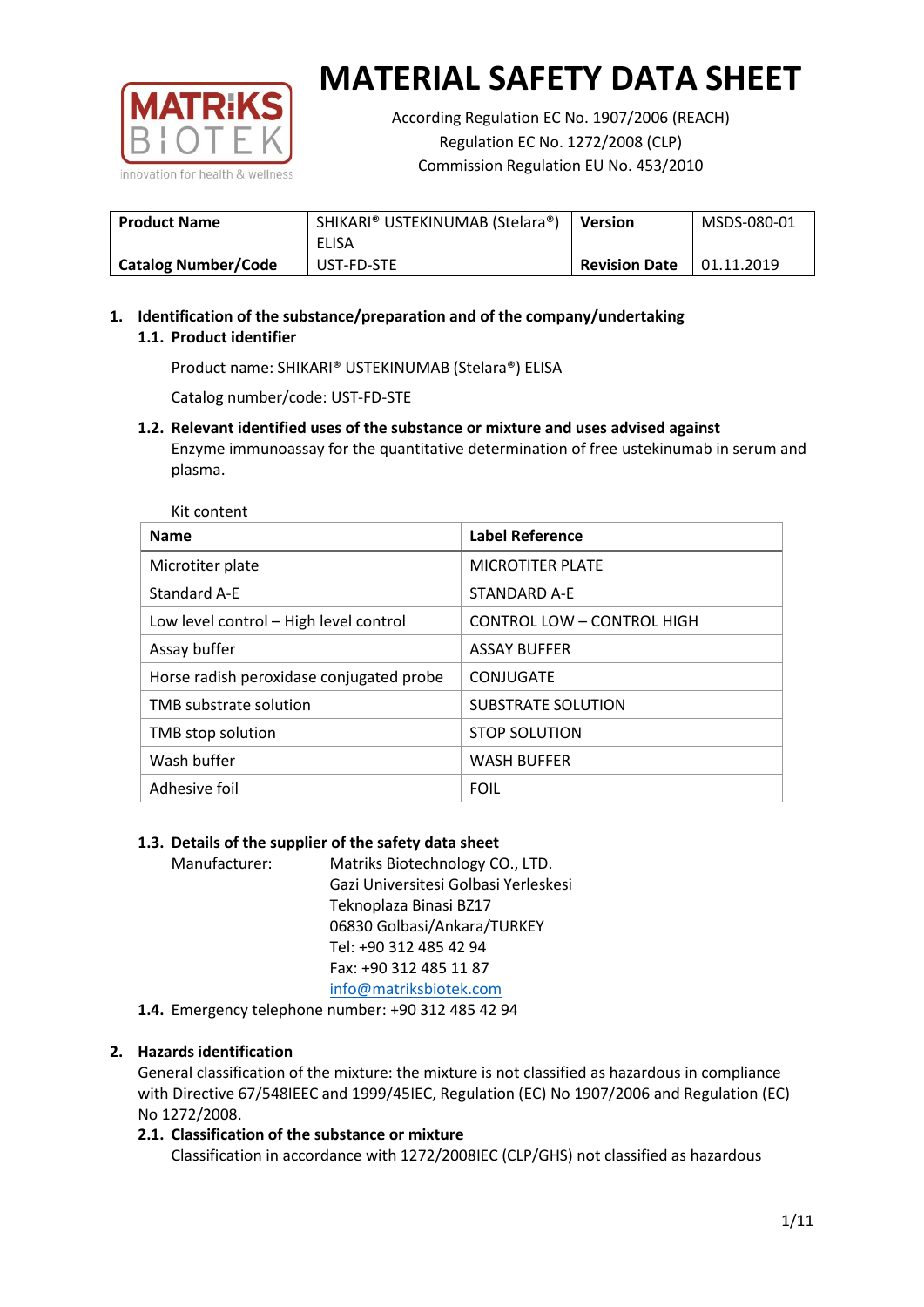

According Regulation EC No. 1907/2006 (REACH) Regulation EC No. 1272/2008 (CLP) Commission Regulation EU No. 453/2010

| <b>Product Name</b>        | SHIKARI® USTEKINUMAB (Stelara®)<br>ELISA | Version              | MSDS-080-01 |
|----------------------------|------------------------------------------|----------------------|-------------|
| <b>Catalog Number/Code</b> | UST-FD-STE                               | <b>Revision Date</b> | 01.11.2019  |

Classification in accordance with 67/548IEEC and 1999/45IEC (DPD) not classified as hazardous

## **2.2. Label elements**

This product is not under labelling according to Regulation (EC) n. 1272/2008

### **2.3. Other hazards**

Results of PBT and vPvB assessment: The substances in the mixture do not meet the PBT/vPvB criteria according to REACH (content <0,1% w/w), annex XIII; the substances in the mixture are not included in the Candidate List of SVHC.

**Note:** This product is intended for laboratory use by professional uses only. Use appropriate personal protective equipment while working with the reagents provided.

#### **3. Composition/information on ingredients**

#### **3.1. Substances**

| <b>Stop Solution</b>                                                                                 |                                                                                                                               |
|------------------------------------------------------------------------------------------------------|-------------------------------------------------------------------------------------------------------------------------------|
| Ingredient                                                                                           | Hydrochloric Acid (HCL) Index No. 017-002-01-X                                                                                |
| CAS No (EC No)                                                                                       | 7647-01-0(231-595-7)                                                                                                          |
| Containing Conc. (%)                                                                                 | <5,0* (Dilution is not classified as hazardous<br>according to the European Regulation<br>67/548/EEC and 1272/2008/EC)        |
| Classification according to regulation (EC) No 1272/2008 (CLP) (related to the concentrated<br>form) |                                                                                                                               |
| Hazard Class and Category Codes(s)                                                                   | Skin Corr. 1B STOT SE 3                                                                                                       |
| Hazard Statement Code(s)                                                                             | H314, H335                                                                                                                    |
| Pictogram, Signal Word Code(s)                                                                       | GHS05, GHS07, Dgr                                                                                                             |
| Specific Conc. Limits, M-factors                                                                     | Skin Corr. 1B; H314: C≥25%<br>Skin Irrit. 2; H315: 10% ≤ C < 25 %<br>Eye Irrit. 2, H319: 10%≤C<25 %<br>STOT SE 3; H355: C≥10% |
| Directive 67/548/EEC                                                                                 | C; R34-37: C≥25%<br>Xi; R36/37/38: 10%≤C<25%                                                                                  |

#### **3.2. Mixtures**

| <b>Standards, Controls, Assay Buffer</b> |                                     |
|------------------------------------------|-------------------------------------|
| Ingredient                               | Sodium Azide Index no. 011-004-00-7 |
| CAS No (EC No)                           | 26628-22-8 (247-852-1)              |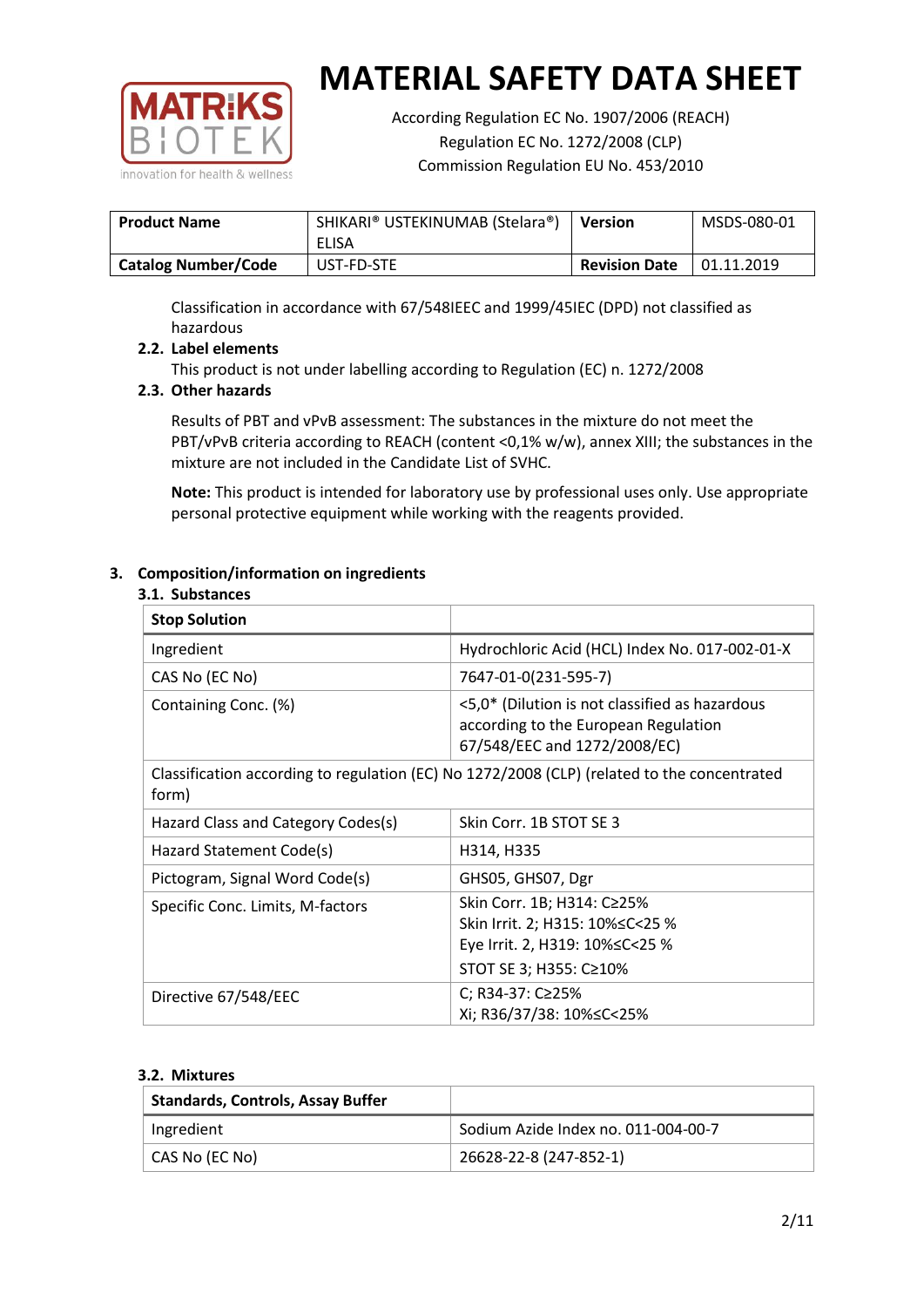

According Regulation EC No. 1907/2006 (REACH) Regulation EC No. 1272/2008 (CLP) Commission Regulation EU No. 453/2010

| <b>Product Name</b>        | SHIKARI® USTEKINUMAB (Stelara®)<br>ELISA | <b>Version</b>       | MSDS-080-01 |
|----------------------------|------------------------------------------|----------------------|-------------|
| <b>Catalog Number/Code</b> | UST-FD-STE                               | <b>Revision Date</b> | 01.11.2019  |

| Containing Conc. (%)                                                                                 | <0,001 % (Dilution is not classified as hazardous<br>according to the European Regulation<br>67/548/EEC and 1272/2008/EC) |  |
|------------------------------------------------------------------------------------------------------|---------------------------------------------------------------------------------------------------------------------------|--|
| Classification according to regulation (EC) No 1272/2008 (CLP) (related to the concentrated<br>form) |                                                                                                                           |  |
| Hazard Class and Category Codes(s)                                                                   | Acute Tox. 2 (oral)                                                                                                       |  |
|                                                                                                      | Acute Tox. 1 (dermal)                                                                                                     |  |
|                                                                                                      | STOT RE 2                                                                                                                 |  |
|                                                                                                      | Acute Aquatic 1                                                                                                           |  |
|                                                                                                      | Aquatic Chronic 1                                                                                                         |  |
| Hazard Statement Code(s)                                                                             | H300, H310, H373, H400, H410                                                                                              |  |
| Pictogram, Signal Word Code(s)                                                                       | GHS06, GHS08, GHS09                                                                                                       |  |
| Specific Conc. Limits, M-factors                                                                     | M-Factor-Aquatic Acute:1                                                                                                  |  |
| Directive 67/548/EEC                                                                                 | R23/24/25-36/37/38-50/53                                                                                                  |  |

| Conjugate                                                                                            |                                                                                                                                                  |  |
|------------------------------------------------------------------------------------------------------|--------------------------------------------------------------------------------------------------------------------------------------------------|--|
| Ingredient                                                                                           | Proclin 150 Index no. 613-167-00-5                                                                                                               |  |
|                                                                                                      | Proclin 150 is a mixture of substances of the<br>components, 5-Chloro-2-methyl-4-isothiazolin-3-<br>one and 2-Methyl-2H -isothiazol-3-one (3:1). |  |
| CAS No (EC No)                                                                                       | 55965-84-9                                                                                                                                       |  |
| Containing Conc. (%)                                                                                 | <0,0015% (Dilution is not classified as hazardous<br>according to the European Regulation<br>67/548/EEC and 1272/2008/EC)                        |  |
| Classification according to regulation (EC) No 1272/2008 (CLP) (related to the concentrated<br>form) |                                                                                                                                                  |  |
| Hazard Class and Category Codes(s)                                                                   | Acute Tox. 3                                                                                                                                     |  |
|                                                                                                      | Skin Corr. 1B                                                                                                                                    |  |
|                                                                                                      | Skin Sens. 1                                                                                                                                     |  |
|                                                                                                      | <b>Acute Aquatic 1</b>                                                                                                                           |  |
|                                                                                                      | Aquatic Chronic 1                                                                                                                                |  |
| Hazard Statement Code(s)                                                                             | H301, H311, H314, H317, H331, H400, H410                                                                                                         |  |
| Pictogram, Signal Word Code(s)                                                                       | GHS05, GHS07, GHS09                                                                                                                              |  |
| Specific Conc. Limits, M-factors                                                                     | ≥0,6%: Skin Corr. 1B, H314                                                                                                                       |  |
|                                                                                                      | 0,06 - < 0,6%: Skin Irrit. 2, H315                                                                                                               |  |
|                                                                                                      | 0,06 - < 0,6 %: Eye Irrit. 2, H319                                                                                                               |  |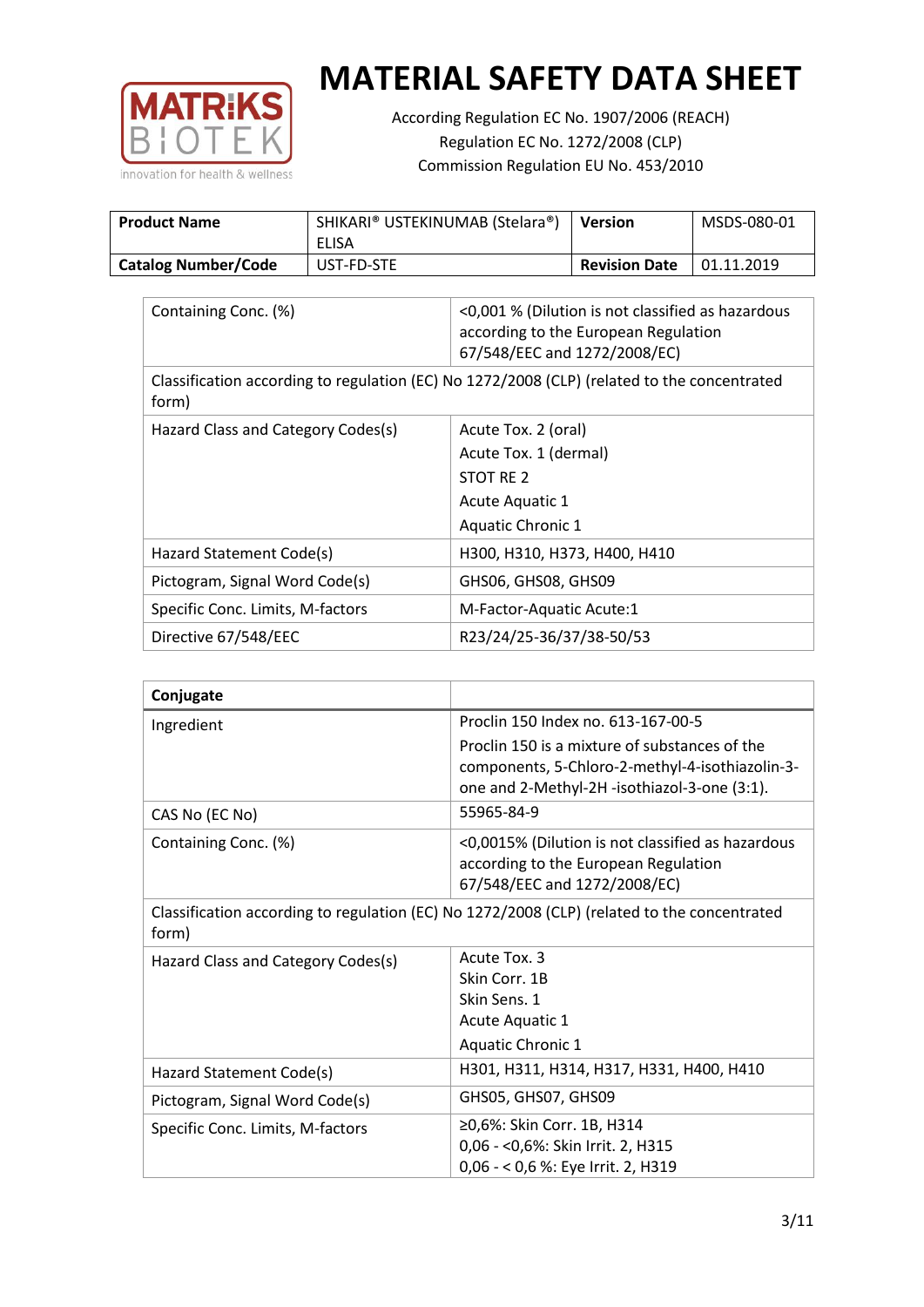

According Regulation EC No. 1907/2006 (REACH) Regulation EC No. 1272/2008 (CLP) Commission Regulation EU No. 453/2010

| <b>Product Name</b>        | SHIKARI® USTEKINUMAB (Stelara®)<br>ELISA | <b>Version</b>       | MSDS-080-01 |
|----------------------------|------------------------------------------|----------------------|-------------|
| <b>Catalog Number/Code</b> | UST-FD-STE                               | <b>Revision Date</b> | 01.11.2019  |

|                      | ≥0,0015 %: Skin Sens. 1, H317                |
|----------------------|----------------------------------------------|
|                      | M-Factor - Aquatic Acute: 10                 |
| Directive 67/548/EEC | T; N R:23/24/25-34-35-50/53                  |
|                      | $\frac{1}{2}$ S: (2-)26-28-36/37/39-45-60-61 |

#### **4. First-aid measures**

#### **4.1. Description of first aid measures**

General advice: No special measures required. Consult physician in case of complaints. If inhaled: Supply fresh air.

In case of skin contact: Immediately flush skin with plenty of water. Cold water may be used. Remove contaminated clothing and shoes.

In case of eye contact: Check for and remove any contact lenses. Immediately flush eyes with plenty of water for at least 15 minutes. Cold water may be used. If swallowed: Rinse mouth with plenty of water

#### **4.2. Most important symptoms and effects, both accurate and delayed**

There are no hazards under normal use conditions. Direct contact with eyes may cause slight and temporary irritation. Swallowing of larger amounts may lead to stomachache, vomiting or diarrhea.

## **4.3. Indication of any immediate medical attention and special treatment needed** No specific therapy known. Use supportive and symptomatic treatment.

## **5. Fire-fighting measures**

## **5.1. Extinguishing media**

Suitable extinguishing media: Water spray, alcohol resistant foam, dry-powder, carbon dioxide

Unsuitable extinguishing media: Direct water stream

- **5.2. Special hazards arising from the substance mixture** To the best of our knowledge, no special hazards can be defined
- **5.3. Advice for fire-fighters** No data available.

## **6. Accidental release measures**

- **6.1. Personal precautions, protective equipment and emergency procedures** Wear appropriate protective gloves and clothes.
- **6.2. Environmental precautions**

Dilute with plenty of water. Do not allow to enter sewers/surface or ground water.

#### **6.3. Methods and materials for containment and cleaning up**

Absorb with liquid-binding material (sand, diatomite, acid binders, universal binders, sawdust).

**6.4. Reference to other sections**

For personal protection see section 8.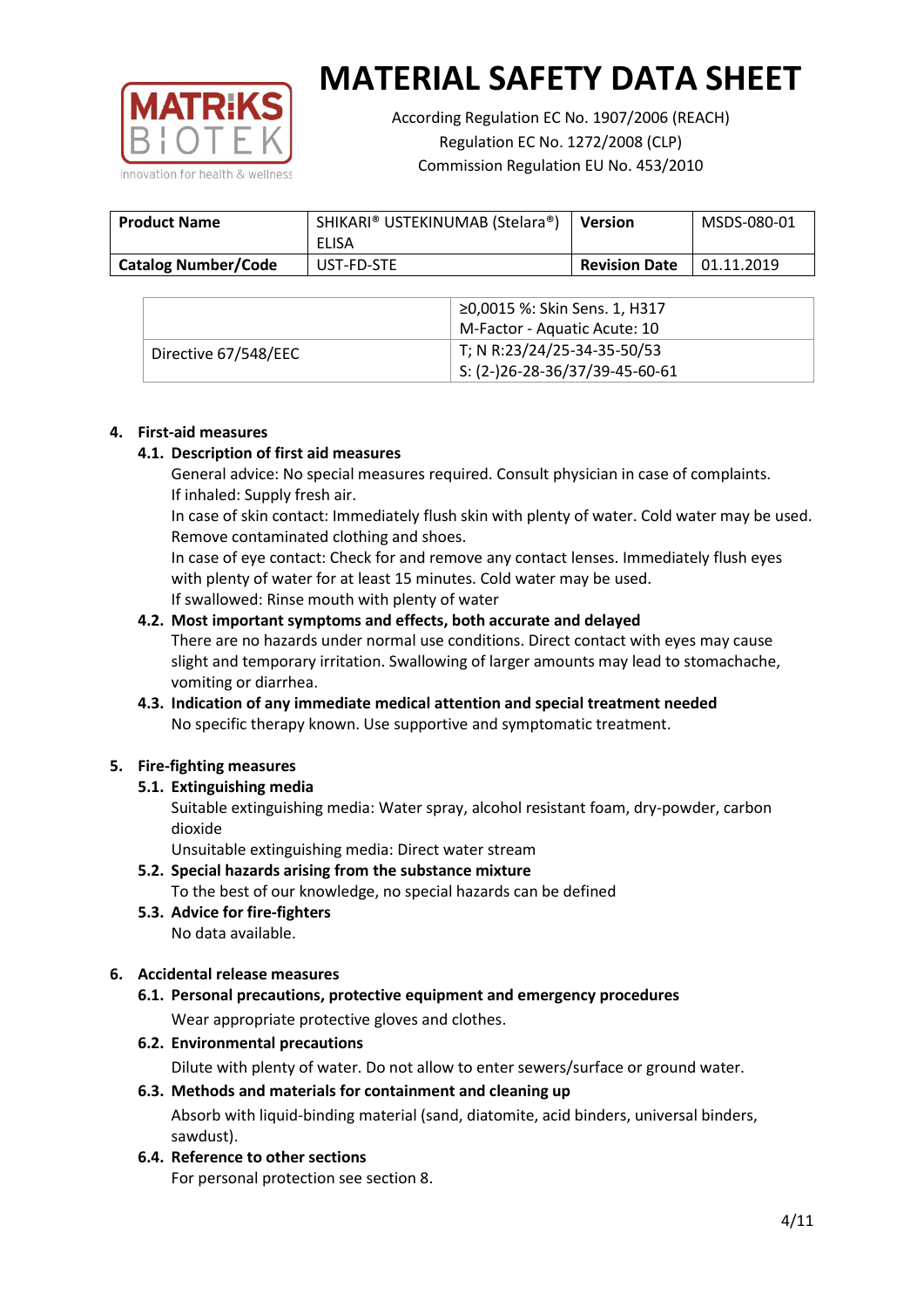

According Regulation EC No. 1907/2006 (REACH) Regulation EC No. 1272/2008 (CLP) Commission Regulation EU No. 453/2010

| <b>Product Name</b>        | SHIKARI® USTEKINUMAB (Stelara®)<br>ELISA | <b>Version</b>       | MSDS-080-01 |
|----------------------------|------------------------------------------|----------------------|-------------|
| <b>Catalog Number/Code</b> | UST-FD-STE                               | <b>Revision Date</b> | 01.11.2019  |

For disposal see section 13.

## **7. Handling and storage**

## **7.1. Precautions for safe handling**

Use all reagents in accordance with the relevant package insert provided with the product. Do not smoke, eat, drink or apply cosmetics in areas where kit reagents are handled. Wear disposable latex gloves when handling reagents.

Never pipet by mouth and avoid contact of reagents and specimens with skin and mucous membranes.

Handling should be done in accordance with the procedures defined by an appropriate national biohazard safety guideline or regulation.

Use all reagents in accordance with the relevant package insert provided with the product.

## **7.2. Conditions for safe storage, including any incompatibilities**

Store in tightly closed original packages or appropriately labeled alternate vessels. Store in dry, bunded areas. Keep away from direct sunlight and heat sources. Recommended storage temperature: 10-30°C (shipment), 2-8°C (long term storage). Protect from freezing. Keep away from food and drinks. Keep away from acids and heavy metals. Keep out of the reach of children.

## **7.3. Specific end uses**

For EU diagnostic product. For the rest of the world "Research use only".

## **8. Exposure controls/personel protection**

#### **8.1. Control parameters**

Indicative occupational exposure limit ES (2000/39IEC, Directive 2006/15IEC and Directive 2009/161IEC):

| <b>CAS</b> | <b>Substance</b> | Indicative occupational exposure limit |                         |
|------------|------------------|----------------------------------------|-------------------------|
|            | name             |                                        |                         |
| 26628-22-8 | Sodium Azide     | OEL mean (time-weighted 8 h):          | $0,1 \,\mathrm{mg/m^3}$ |
|            |                  | OEL short term (LS min):               | 0,3                     |
|            |                  | Notation: Skin                         |                         |

National work-place occupational exposure limits (only selected lands are displayed):

| <b>CAS</b> | <b>Substance</b> | <b>Occupational exposure limits</b> |                         |  |
|------------|------------------|-------------------------------------|-------------------------|--|
|            | name             |                                     |                         |  |
| 26628-22-8 | Sodium Azide     | Turkey                              |                         |  |
|            |                  | PEL:                                | $0,1 \,\mathrm{mg/m^3}$ |  |
|            |                  | NPEL-P:                             | 0,3 mg/m <sup>3</sup>   |  |
|            |                  | D - absorb through skin             |                         |  |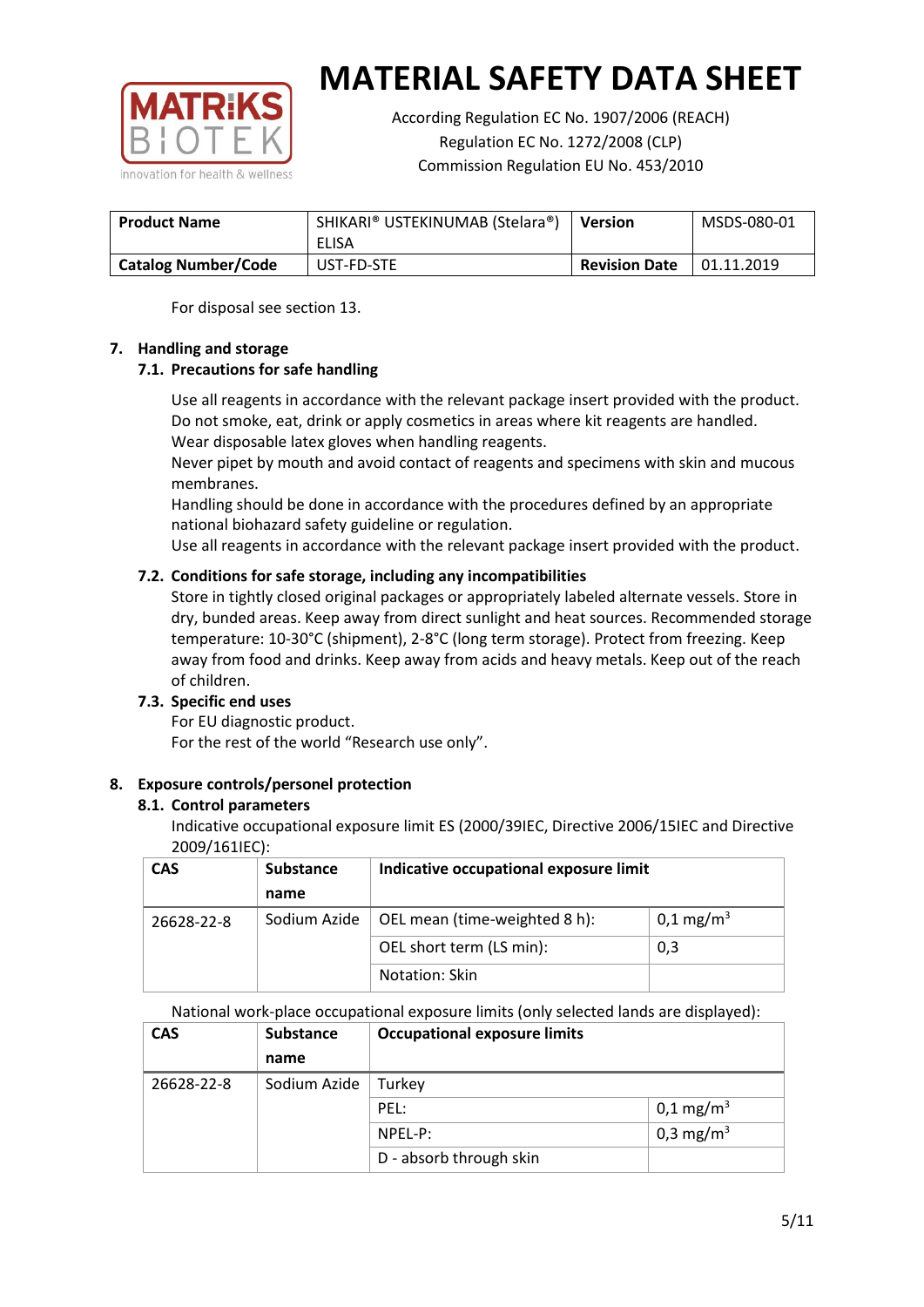

According Regulation EC No. 1907/2006 (REACH) Regulation EC No. 1272/2008 (CLP) Commission Regulation EU No. 453/2010

| <b>Product Name</b>        | SHIKARI® USTEKINUMAB (Stelara®)<br>ELISA | <b>Version</b>       | MSDS-080-01 |
|----------------------------|------------------------------------------|----------------------|-------------|
| <b>Catalog Number/Code</b> | UST-FD-STE                               | <b>Revision Date</b> | 01.11.2019  |

| I – irritating to mucosa (eye, airways) |                       |
|-----------------------------------------|-----------------------|
| and skin                                |                       |
| Government Regulation no.               |                       |
| 361/2007 Coll.                          |                       |
| Slovakia                                |                       |
| NPEL mean:                              | $0,1 \text{ mg/m}^3$  |
| NPEL short-term:                        | 0,3 mg/m <sup>3</sup> |
| Note K: absorbed through skin           |                       |
| Regulation 300/2007 Coll. (SK),         |                       |
| Appendix 1                              |                       |
| Germany                                 |                       |
| AGW - time weighted mean:               | 0,2 mg/m <sup>3</sup> |
| Short-term factor:                      | 2(1)                  |
| 1RGS-900                                |                       |
| United Kingdom                          |                       |
| TWA:                                    | $0,1 \text{ mg/m}^3$  |
| STEL:                                   | 0,3 mg/m <sup>3</sup> |
| France                                  |                       |
| TWA:                                    | $0,1 \text{ mg/m}^3$  |
| STEL:                                   | 0,3 mg/m <sup>3</sup> |

#### Other recommended values: not set

| <b>CAS</b> | Substance name $\vert$ OEL - equivalents |  |
|------------|------------------------------------------|--|
|            | $\overline{\phantom{0}}$                 |  |
|            |                                          |  |

Indicative biological limits (Turkey, *432/2003* Coll.): not set

| Substance                | Evaluated as             | Limit values             |
|--------------------------|--------------------------|--------------------------|
| $\overline{\phantom{0}}$ | $\overline{\phantom{0}}$ | $\overline{\phantom{0}}$ |

DNEL: not available for the mixture. PNEC: not available for the mixture.

#### **8.2. Exposure controls**

General hygiene directives should be considered.

Keep away from food stuffs and beverages. Wash hands before breaks and at the end of the working day

#### **Personal protective equipment:**

| <b>Respiratory protection:</b> | Not required                                                      |
|--------------------------------|-------------------------------------------------------------------|
| Skin protection                | Protective gloves of nitrile or nature latex, satisfying the norm |
|                                | <b>DIN EN 455</b>                                                 |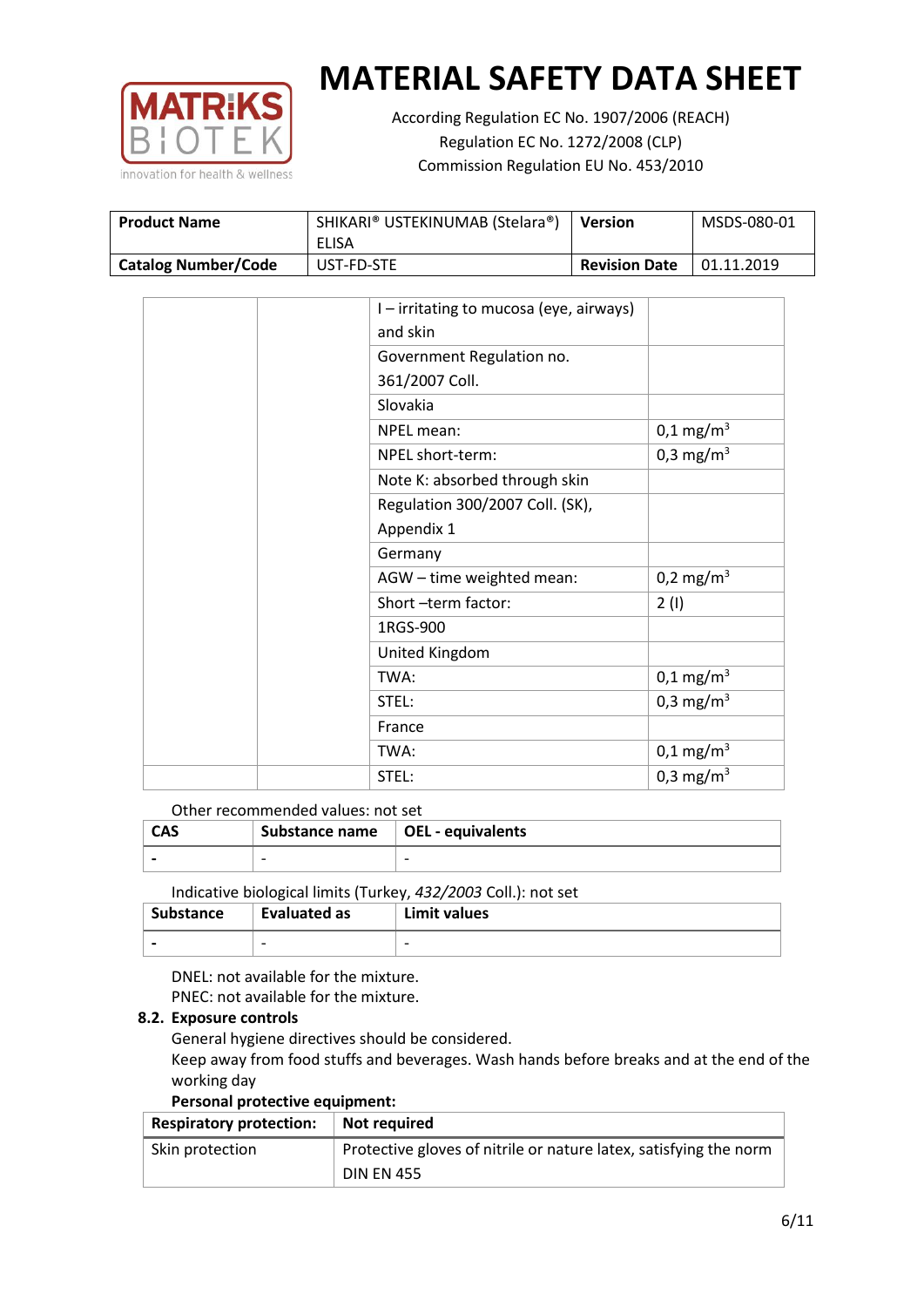

According Regulation EC No. 1907/2006 (REACH) Regulation EC No. 1272/2008 (CLP) Commission Regulation EU No. 453/2010

| <b>Product Name</b>        | SHIKARI® USTEKINUMAB (Stelara®)<br>ELISA | <b>Version</b>       | MSDS-080-01 |
|----------------------------|------------------------------------------|----------------------|-------------|
| <b>Catalog Number/Code</b> | UST-FD-STE                               | <b>Revision Date</b> | 01.11.2019  |

| Eye/Face protection<br>Safety glasses with side shields confirming to EN 166 (EN), |                                  |
|------------------------------------------------------------------------------------|----------------------------------|
|                                                                                    | NIOSH (US)                       |
| Body protection                                                                    | Impenetrable protective clothing |

## **9. Physical and chemical properties**

## **9.1. Information on basic physical and chemical properties**

| <b>COMPONENT</b>       | <b>APPEARANCE</b> | <b>ODOR</b>     | pH             |
|------------------------|-------------------|-----------------|----------------|
| Microtiter plate       | Solid, white      | <b>Odorless</b> | Not applicable |
| Standards and controls | Liquid, colorless | <b>Odorless</b> | $7,4 \pm 0,05$ |
| Conjugate              | Liquid, red       | <b>Odorless</b> | $7,4 \pm 0,05$ |
| Assay buffer           | Liquid, blue      | <b>Odorless</b> | $7,4 \pm 0,05$ |
| Substrate solution     | Liquid, colorless | <b>Odorless</b> | $3,6 - 3,8$    |
| Stop solution          | Liquid, colorless | Odorless        | ${<}1$         |
| Wash buffer            | Liquid, colorless | <b>Odorless</b> | $7,4 \pm 0,05$ |

| <b>For All Components</b>                    |                                              |  |  |
|----------------------------------------------|----------------------------------------------|--|--|
| Odor threshold                               | No data available                            |  |  |
| Melting point/freezing point                 | No data available                            |  |  |
| Initial boiling point and range              | No data available                            |  |  |
| Flash point                                  | No data available                            |  |  |
| <b>Evaporation rate</b>                      | No data available                            |  |  |
| Flammability (solid, gas)                    | No data available                            |  |  |
| Upper/lower flammability or explosive limits | No data available                            |  |  |
| Vapour pressure                              | No data available                            |  |  |
| Vapour density                               | No data available                            |  |  |
| Relative density                             | No data available                            |  |  |
| Solubility(ies)                              | Fully miscible                               |  |  |
| Partition coefficient: n-octanol water       | No data available                            |  |  |
| Auto-ignition temperature                    | Product is not self-igniting                 |  |  |
| Decomposition temperature                    | No data available                            |  |  |
| Viscosity                                    | No data available                            |  |  |
| <b>Explosive properties</b>                  | Product does not present an explosion hazard |  |  |
| Oxidizing properties                         | No data available                            |  |  |

## **9.2. Other information**

No other information available.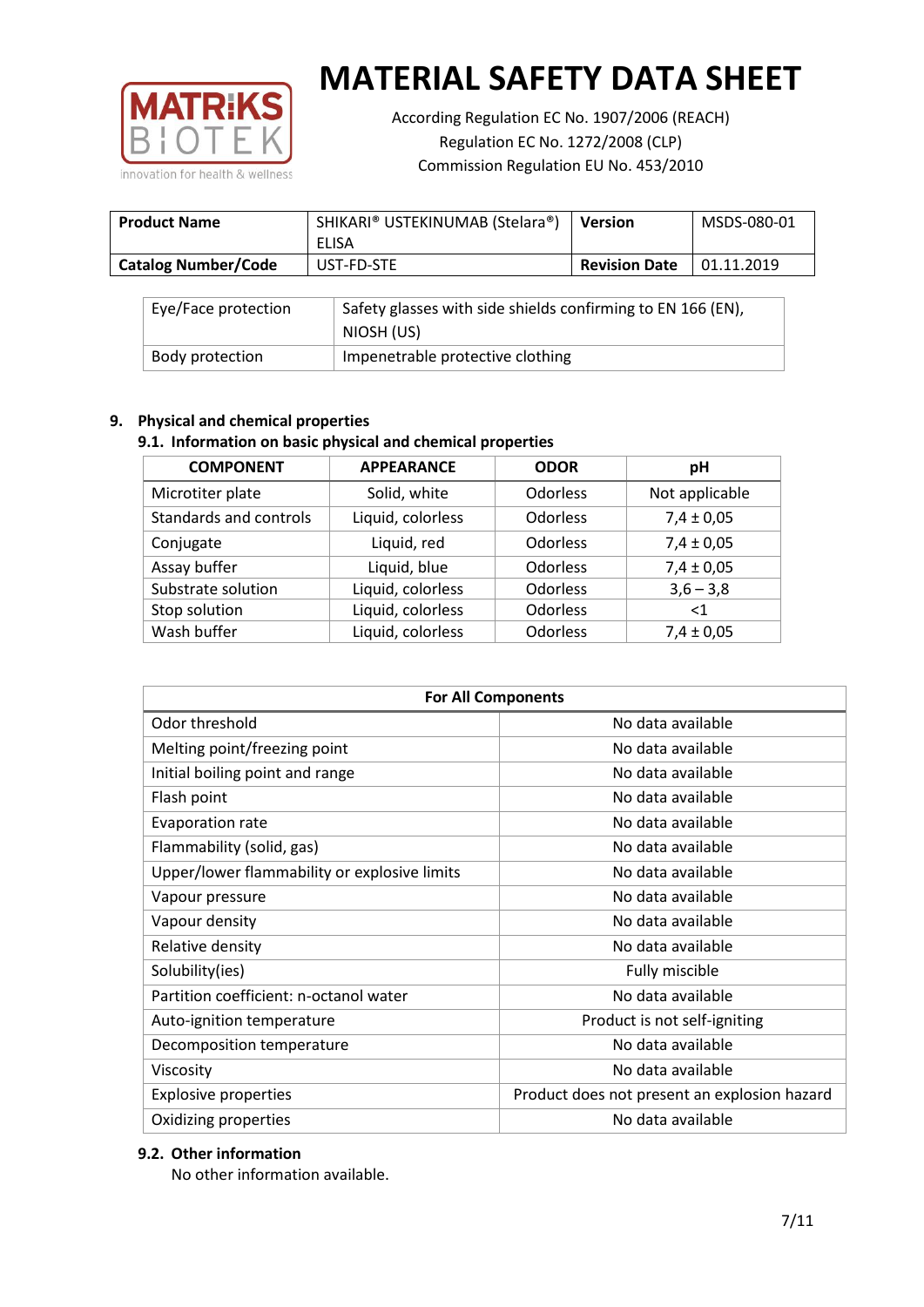

According Regulation EC No. 1907/2006 (REACH) Regulation EC No. 1272/2008 (CLP) Commission Regulation EU No. 453/2010

| <b>Product Name</b>        | SHIKARI® USTEKINUMAB (Stelara®)<br>ELISA | <b>Version</b>       | MSDS-080-01 |
|----------------------------|------------------------------------------|----------------------|-------------|
| <b>Catalog Number/Code</b> | UST-FD-STE                               | <b>Revision Date</b> | 01.11.2019  |

#### **10. Stability and reactivity**

#### **10.1. Reactivity**

Not reactive under normal conditions of storage and manipulation. Sodium azide has been reported to form lead or copper azide in laboratory plumbing (heavy metals) which may explode on percussion. Treatment of sodium azide with strong acids gives hydrazoic acid, which is also extremely toxic.

#### **10.2. Chemical stability**

Mixture is chemically stable under normal conditions of storage and manipulation. Overheating may cause thermal decomposition.

#### **10.3. Possibility of hazardous reactions**

Sodium azide has been reported to form lead or copper azide in laboratory plumbing (heavy metals) which may explode on percussion.

#### **10.4. Conditions to avoid**

Stable under normal conditions. Keep away from direct sunlight and heat sources. Do not mix with strong acids and heavy metals.

#### **10.5. Incompatible materials**

Strong acids, heavy metals, halogenated hydrocarbons.

## **10.6. Hazardous decomposition products**

Material does not decompose at ambient temperatures. Incomplete combustion and thermolysis may produce toxic, irritating and flammable decomposition products (such as carbon monoxide, carbon dioxide, sooth, aldehydes and other products of organic compounds decomposition, sulfur / nitrogen oxides).

#### **11. Toxicological information**

## **11.1. Information on toxicological effects**

## **11.1.1. Acute toxicity**

Based on available data, the classification criteria are not met. Based on composition, the mixture has low acute toxicity and no adverse effects for human health are expected under applicable conditions of exposure sodium azide.

## **11.1.2. Skin corrosion/irritation**

Based on available data, the classification criteria are not met. Prolonged or repeated skin contact may cause mild irritation and dermatitis (skin inflammation). However, these effects do not required classification

## **11.1.3. Serious eye damage/irritation**

Based on available data, the classification criteria are not met. Direct contact with eyes may cause slight and temporary irritation. However, these effects do not required classification

## **11.1.4. Respiratory or skin sensitization**

Based on available data, the classification criteria are not met. Compounds have no sensitization effects.

#### **11.1.5. Germ cell mutagenicity**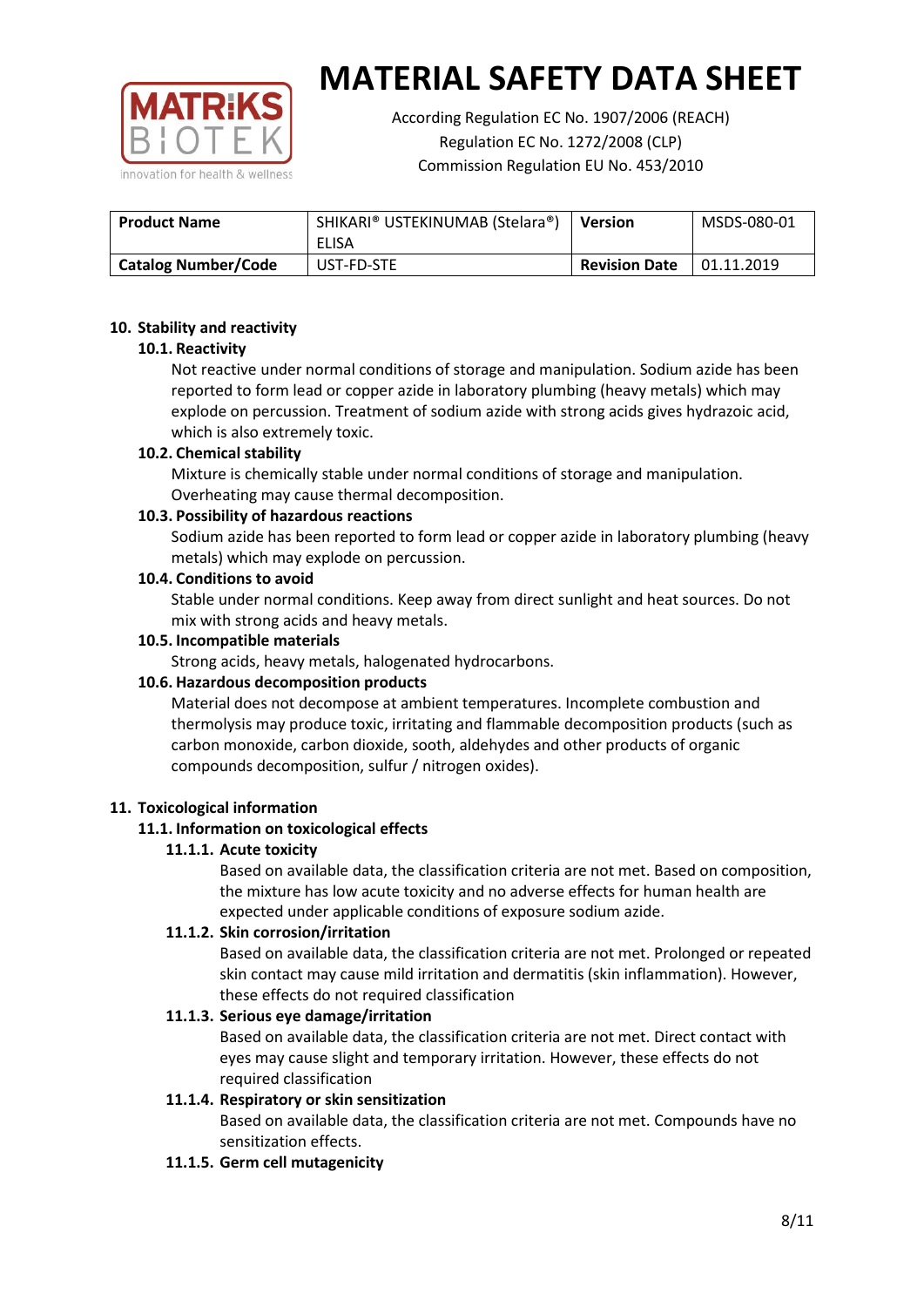

According Regulation EC No. 1907/2006 (REACH) Regulation EC No. 1272/2008 (CLP) Commission Regulation EU No. 453/2010

| <b>Product Name</b>        | SHIKARI® USTEKINUMAB (Stelara®)<br>ELISA | <b>Version</b>       | MSDS-080-01 |
|----------------------------|------------------------------------------|----------------------|-------------|
| <b>Catalog Number/Code</b> | UST-FD-STE                               | <b>Revision Date</b> | 01.11.2019  |

Based on available data, the classification criteria are not met. Compounds have no potential for mutagenic activity.

#### **11.1.6. Carcinogenicity**

Based on available data, the classification criteria are not met. Compounds have no potential for carcinogenic activity.

#### **11.1.7. Reproductive toxicity**

Based on available data, the classification criteria are not met. Compounds have no potential for reproductive toxicity.

#### **11.1.8. STOT-single exposure**

Based on available data, the classification criteria are not met

#### **11.1.9. STOT-repeated exposure**

Based on available data, the classification criteria are not met.

#### **11.1.10. Aspiration hazard**

Based on available data, the classification criteria are not met.

#### **12. Ecological information**

#### **12.1. Toxicity**

No data available.

- **12.2. Persistence and degradability** No data available.
- **12.3. Bio accumulative potential** No data available.

**12.4. Mobility in soil**

No data available.

## **12.5. Results of PBT and vPvB assessment**

The substances in the mixture do not meet the PBT/vPvB criteria according to REACH, annex XIII (content <0,1% w/w); the substances in the mixture are not included in the Candidate List of SVHC.

#### **12.6. Other adverse effects** No data available.

## **13. Disposal considerations**

## **13.1. Waste treatment methods**

Product: Waste should be disposed of in accordance with federal, state and local environmental control regulations. Must not be composed together with household garbage.

Uncleaned packaging: Waste should be disposed of in accordance with federal, state and local environmental control regulations. Must not be composed together with household garbage.

General notes: Water hazard class 1 (German Regulation) (Self-assessment): Slightly hazardous for water. Do not allow undiluted product or large quantities of it to reach ground water, water course or sewage system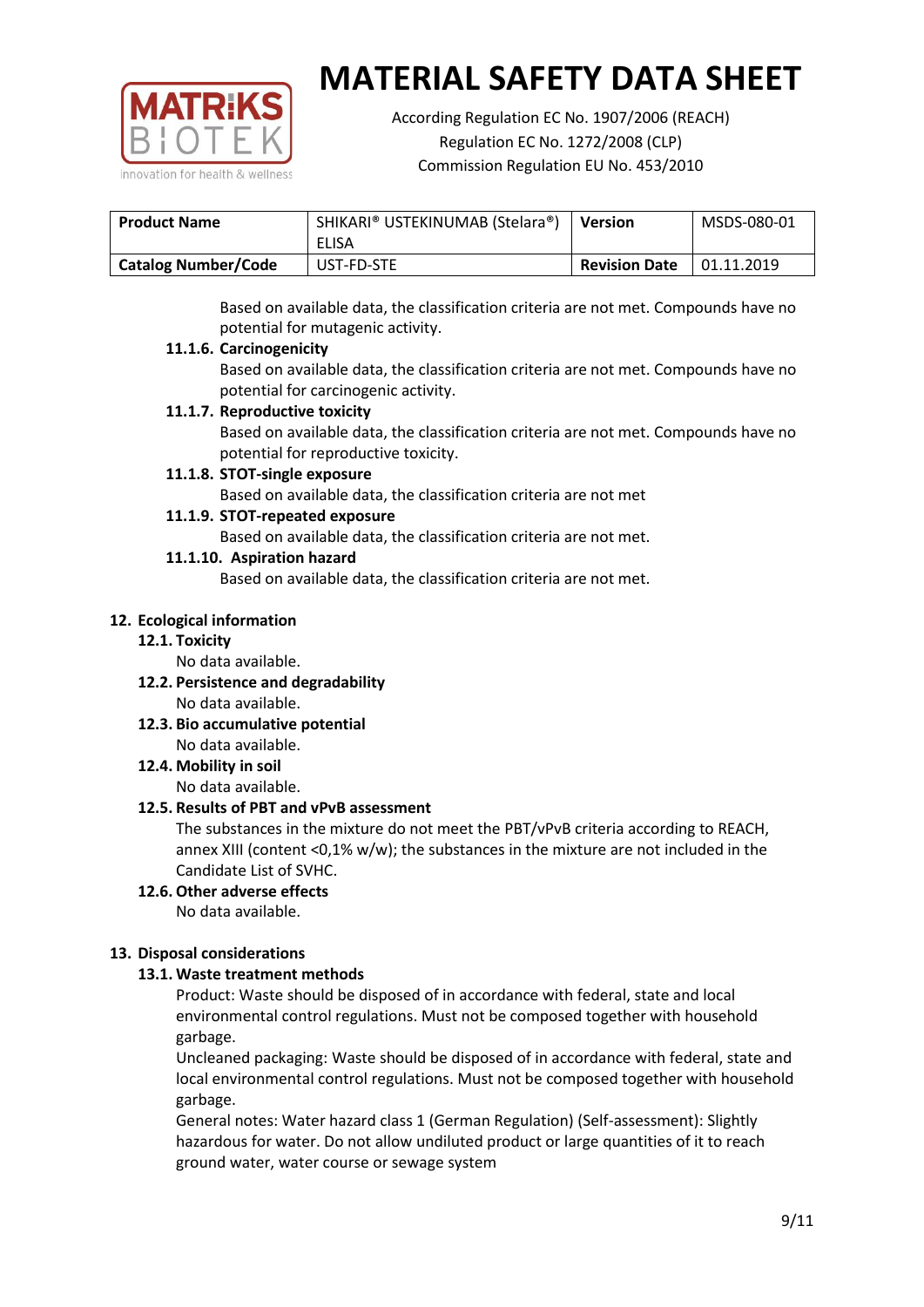

According Regulation EC No. 1907/2006 (REACH) Regulation EC No. 1272/2008 (CLP) Commission Regulation EU No. 453/2010

| <b>Product Name</b>        | SHIKARI® USTEKINUMAB (Stelara®)<br>ELISA | <b>Version</b>       | MSDS-080-01 |
|----------------------------|------------------------------------------|----------------------|-------------|
| <b>Catalog Number/Code</b> | UST-FD-STE                               | <b>Revision Date</b> | 01.11.2019  |

### **14. Transport information**

The mixture is not classified as dangerous for transport according to ADR/RID/IMDG/ICAO/IATA/ DGR

- **14.1. UN number:** None
- **14.2. Un proper shipping name:** None
- **14.3. Transport hazard class(es):** None
- **14.4. Packing group:** None
- **14.5. Environmental hazards:** None
- **14.6. Special precautions for user:** Not applicable.
- **14.7. Transport in bulk according to Annex II of MARPOL 73/78 and the IBC Code:** Not applicable.

#### **15. Regulatory information**

This Safety Data Sheet is prepared according to;

REGULATION (EC) No 1907/2006 OF THE EUROPEAN PARLIAMENT AND OF THE COUNCIL of 18 December 2006 concerning the Registration, Evaluation, Authorization and Restriction of Chemicals (REACH), establishing a European Chemicals Agency, amending Directive 1999/45/EC and repealing Council Regulation (EEC) No 793/93 and Commission Regulation (EC) No 1488/94 as well as Council Directive 76/769/EEC and Commission Directives 91/155/EEC, 93/67/EEC, 93/105/EC and 2000/21/EC

#### **15.1. Safety, health and environmental regulations/legislation specific for the substance or mixture**

No data available.

## **15.2. Chemical safety assessment**

No data available.

#### **16. Other information**

## **16.1. "H code" and "R Phrases" used in this document**

| H301 | Toxic if swallowed |
|------|--------------------|
|------|--------------------|

- H311 Toxic in contact with skin
- H314 Causes severe skin burns and eye damage
- H315 Causes skin irritation
- H317 May cause an allergic skin reaction
- H319 Cause serious eye irritation
- H331 Toxic if inhaled
- H335 May cause respiratory irritation
- H400 Very toxic to aquatic life